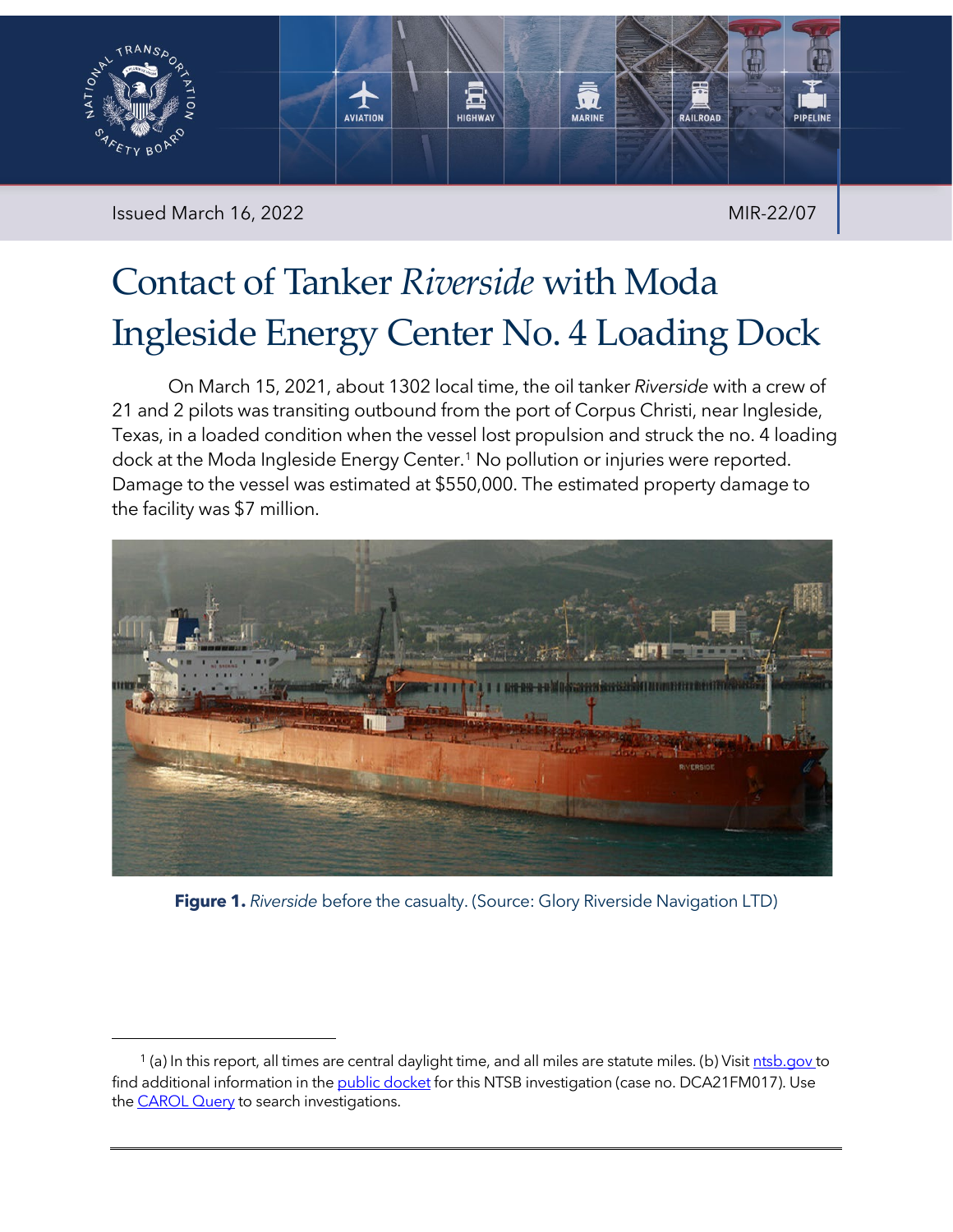| <b>Casualty type</b>        | Contact                                                                                                 |
|-----------------------------|---------------------------------------------------------------------------------------------------------|
| Location                    | Corpus Christi Channel, Ingleside, Texas<br>27°49'6.9" N, 97°12'31.6" W                                 |
| <b>Date</b>                 | March 15, 2021                                                                                          |
| <b>Time</b>                 | 1302 central daylight time<br>(coordinated universal time -5 hrs)                                       |
| Persons on board            | 23                                                                                                      |
| <b>Injuries</b>             | None                                                                                                    |
| <b>Property damage</b>      | \$7,550,000 est.                                                                                        |
| <b>Environmental damage</b> | <b>None</b>                                                                                             |
| Weather                     | Visibility 4 mi, cloudy with drizzle, winds east 6 mph, air temperature<br>65°F, water temperature 68°F |
| <b>Waterway information</b> | Channel, depth 47 ft, width 500 ft                                                                      |



**Figure 2.** Area where the tanker *Riverside* struck the Moda Ingleside Energy Center no. 4 loading dock, as indicated by the red *X*. (Background source: Google Maps)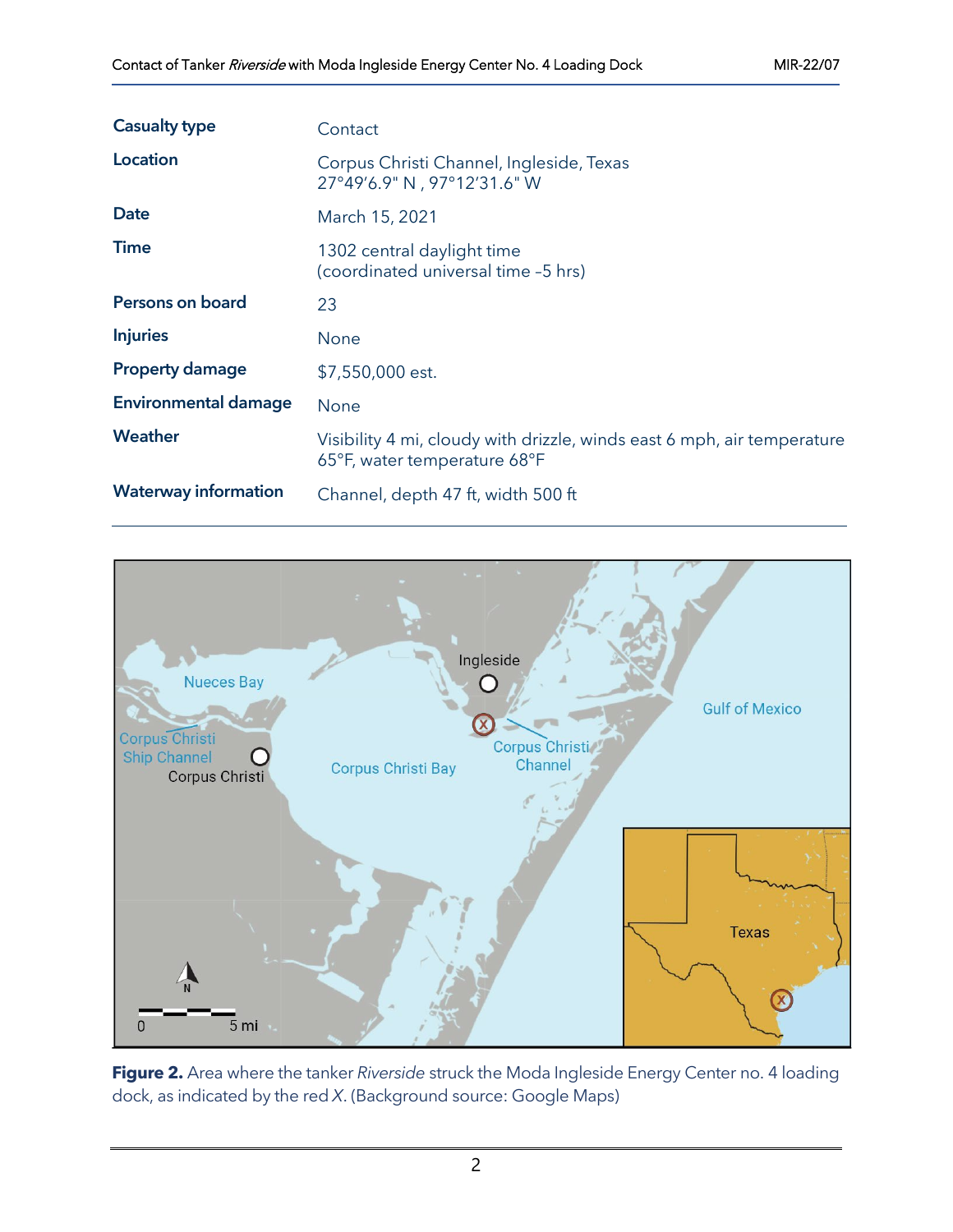# 1. Factual Information

## 1.1 Background

The *Riverside* was an 820-foot-long, steel-hulled liquid bulk cargo vessel (oil tanker) built in 2009 by STX Offshore & Shipbuilding Jinhae Shipyard in Changwon, South Korea. It was owned by Glory Riverside Navigation LTD and operated by Thome Ship Management PTE LTD. The vessel was double hulled, meaning its cargo tanks were within an inner watertight hull separated by ballast or void tanks or other spaces from its outer hull, and had a liquid cargo capacity of 793,842 barrels of oil. The vessel was powered by one STX MAN B&W (model 6S60MC-C) slow-speed, two-stroke diesel engine, producing 18,184 hp and directly driving a single fixed-pitch propeller. The vessel's maximum speed was 15 knots. To change the propeller direction, the engine had to completely stop and then restart in the opposite direction. The main engine could be started from three locations: the bridge, the engine control room, and locally at the main engine.

## 1.2 Event Sequence

On March 15, 2021, at 1018, two pilots from Aransas-Corpus Christi Pilots boarded the *Riverside* to assist with maneuvering the vessel out of the port. At 1054, the *Riverside* departed the EPIC Marine Terminal on the Inner Harbor of the Corpus Christi Ship Channel, Corpus Christi, Texas, under pilot 1's direction, with the assistance of two tugs. The vessel carried 717,554 barrels of crude oil and was bound for Lisbon, Portugal. The vessel proceeded down the Inner Harbor section of the Corpus Christi Ship Channel at 3.5 knots with tug escorts. Once the *Riverside* passed through the Harbor Bridge at 1200, the tug escorts departed, and pilot 2 took control of the tanker and increased speed to 10.5 knots at a half-ahead bell. Pilot 2 continued outbound, and, about 1238, he became aware from radio transmissions that the tank vessel *Nordic Aquarius* was preparing to depart the no. 4 loading dock at the Moda Ingleside Energy Center (no. 4 Moda dock), located about 11 miles ahead of the *Riverside.* At 1245, pilot 2 was informed by the pilot aboard the *Nordic Aquarius* that it was departing the no. 4 Moda dock. The pilots on the *Riverside* agreed that the *Riverside* would slow down to allow the *Nordic Aquarius* to safely depart the dock, enter the channel, and proceed out of the port.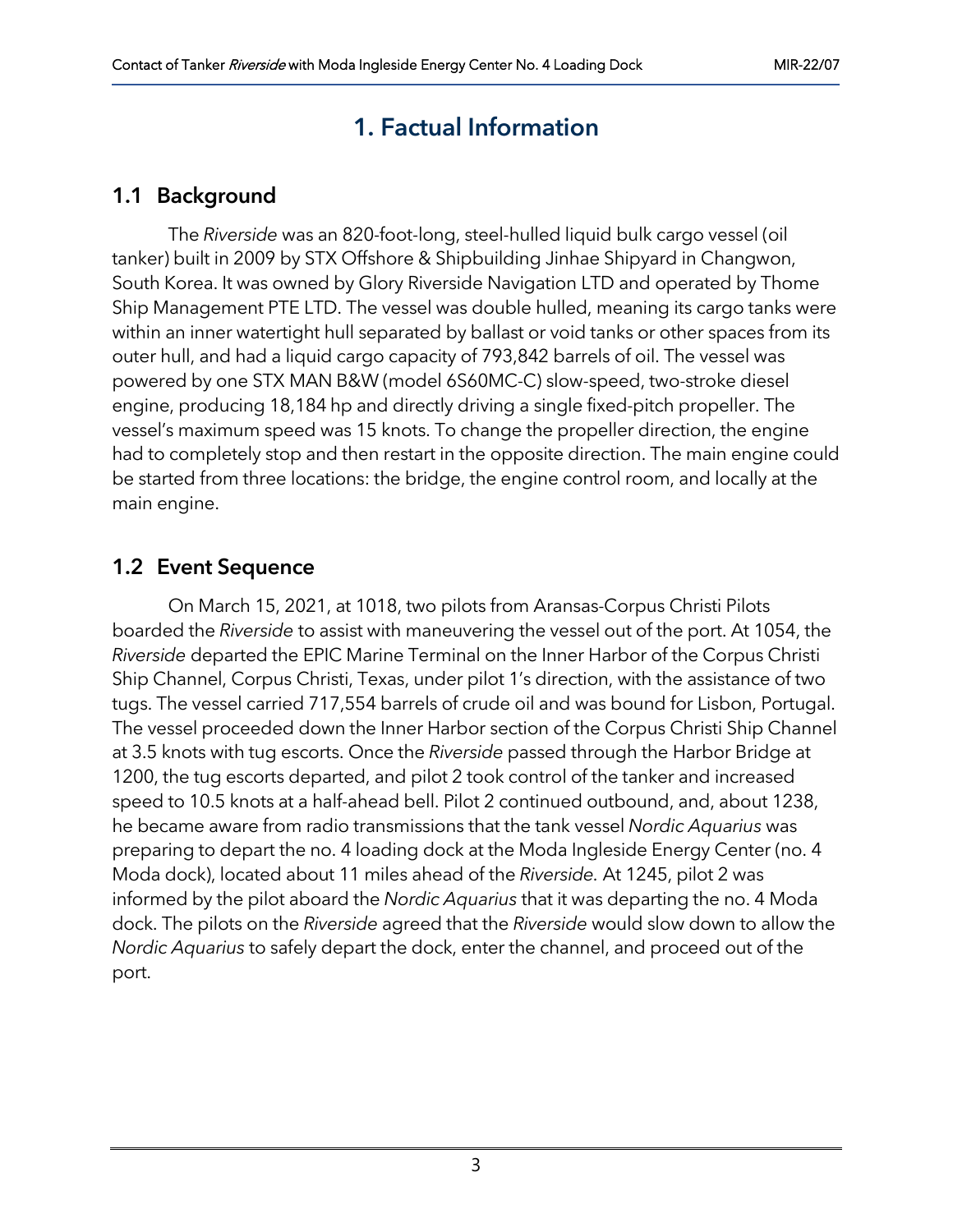

**Figure 3.** Approximation of *Riverside* transiting the Corpus Christi Channel outbound about 18 minutes before the casualty, with *Nordic Aquarius* preparing to depart the dock. (Background source: National Oceanic and Atmospheric Administration [NOAA])

At 1247, pilot 2 started to slow the *Riverside* at buoys 49/50, about 3.6 miles from the no. 4 Moda dock, by ringing half ahead, then slow ahead at 1248, and dead slow ahead at 1251. At 1255, after the *Riverside* passed buoys 43/44 at the port bend in the channel, pilot 2 ordered stop engines to further slow the vessel, which was moving ahead at 8 knots. At 1256, pilot 2 instructed the helmsman to inform him if he was having any problem steering the vessel as it was slowing down. After slowing to about 6 knots, the *Riverside* began to sheer to port. At 1258, pilot 2 ordered the rudder hard to starboard to counteract the heading change to port, but the rudder movement had no effect on the vessel's direction. He then ordered dead slow ahead to increase the flow of water across the rudder, which required restarting the engine in the ahead direction. The engine failed to start from the bridge. The captain contacted the engine room, and the chief engineer tried to start the engine from the engine control room; the engine again failed to start. Meanwhile, at 1258, the *Nordic Aquarius* had entered the channel and was proceeding outbound.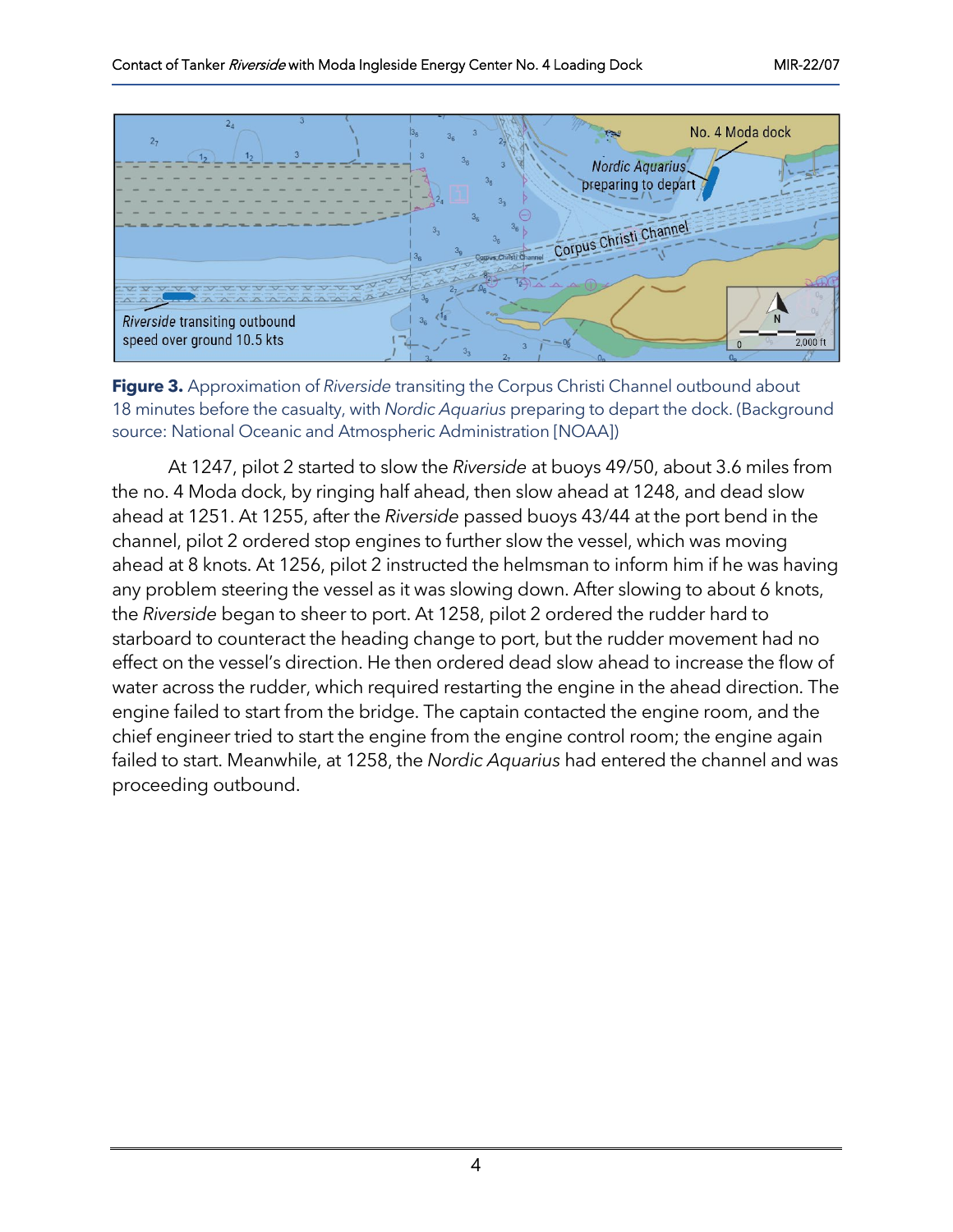

**Figure 4.** Approximation of *Riverside* at 1300, just before the contact with the no. 4 Moda dock dolphin and catwalk, with the tug *Honor* pushing its port bow; the *Nordic Aquarius* has departed the no. 4 Moda dock and is transiting outbound. (Background source: NOAA)

Pilot 2 noticed that the captain was focused on adjusting the engine controls and inquired if there was a problem. The captain informed him that they had "lost the engine." In response to that notification and realizing that the *Riverside* was heading toward the no. 4 Moda dock, pilot 2 contacted a nearby tug, *Honor,* which was standing by on the west side of the no. 4 Moda dock, and requested that the tug push on the *Riverside*'s port bow in an effort to clear the pier. The tug pushed against the *Riverside*'s port bow and was able to affect the vessel's direction back toward the channel, but the tug had to move out of the way to avoid becoming trapped between the pier and the vessel. Pilot 2 ordered dead slow astern, and the chief engineer tried to start the engine astern locally, but it failed to start. Pilot 2 and the captain considered dropping the starboard anchor, but they decided against that action out of concern the anchor might puncture the vessel's hull due to the vessel's speed (about 5 knots) and shallow water near the no. 4 Moda dock. At 1302, the *Riverside*'s port bow struck the mooring dolphin and catwalk at the end of the no. 4 Moda dock at 5 knots. The *Riverside* continued past the pier, and the tug *Honor* maneuvered to the vessel's stern, attached a line on the stern, and, with the assistance of the tugs *Strength*, *America*, and *Courageous*, stopped the vessel about 1,600 feet past the no. 4 Moda dock. After the vessel stopped, the tugs assisted in docking the *Riverside* at the Flint Hills dock no. 4, a facility next to the Moda Ingleside Energy Center.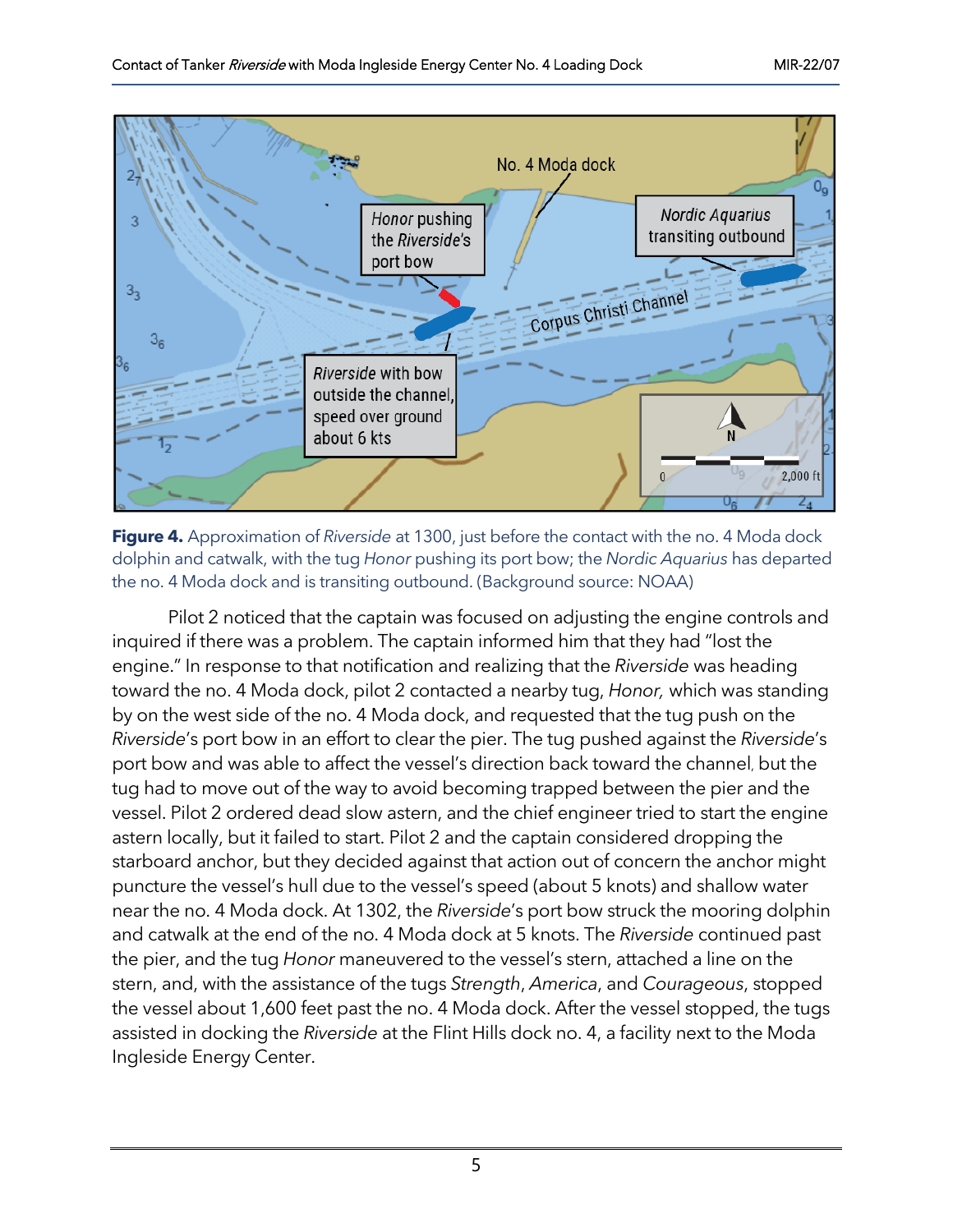

**Figure 5.** Final events surrounding the *Riverside*'s contact with the no. 4 Moda dock. (Background source: Google Earth)

## 1.3 Additional Information

#### 1.3.1 Damage

A damage survey determined that the no. 4 Moda dock and mooring dolphin sustained significant damage; a portion of the no. 4 Moda dock's catwalk between the mooring dolphins was missing. According to the classification society report on the damage to the *Riverside*, dated March 16, 2021, the vessel sustained several bent internal frames and hull indents to the fore void space, forepeak tank, and the no. 1 port water ballast double bottom side tank. Additionally, the port anchor shank was bent 20°, and there was scraping damage to the hull.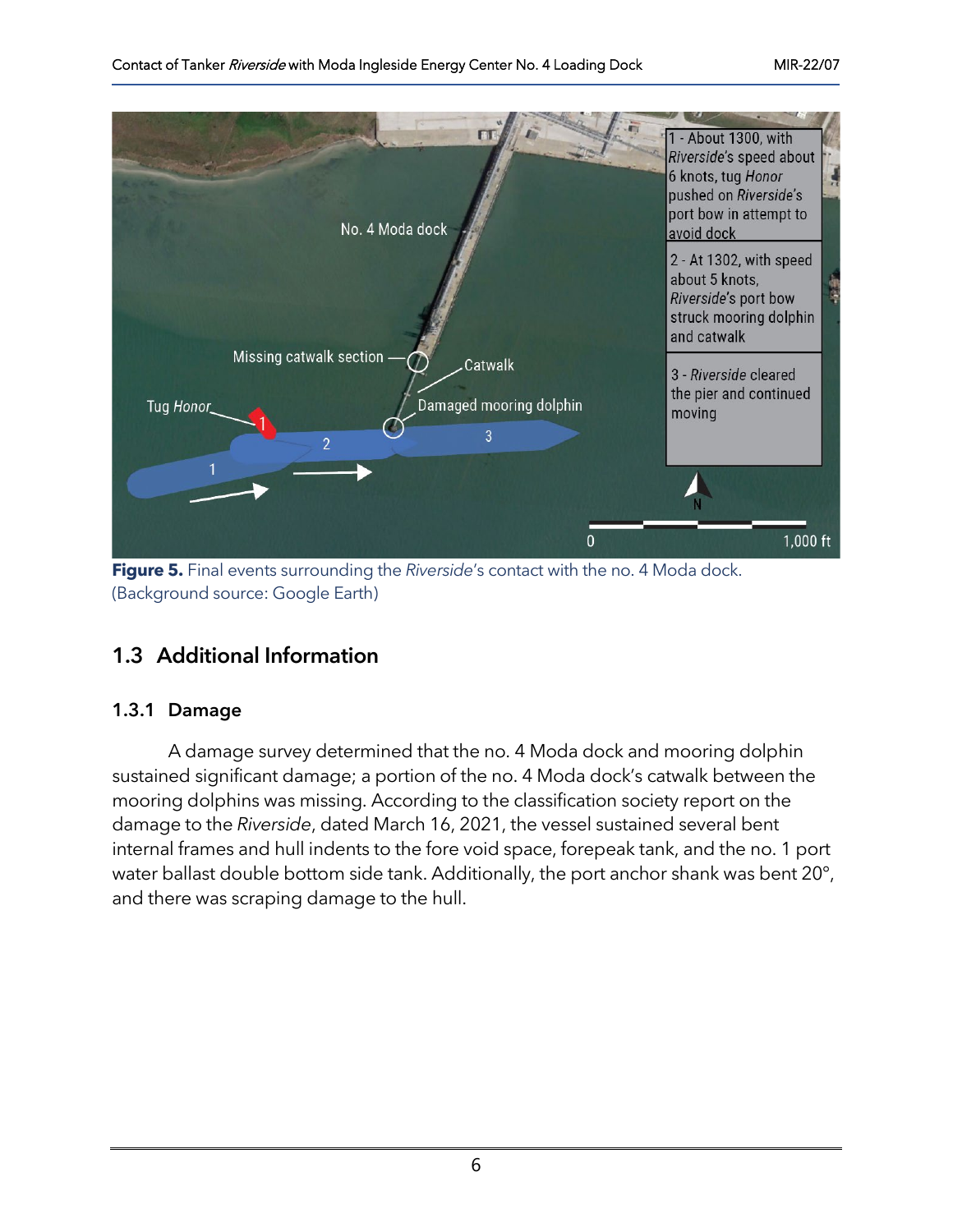

**Figure 6.** Damage to the no. 4 Moda dock catwalk (*left*) and the *Riverside* (*right*), circled. (Source: US Coast Guard)

#### 1.3.2 Previous Engine Issues

The chief engineer joined the *Riverside* on February 15 in Tramandai, Brazil, to relieve the previous chief engineer, who had to depart unexpectedly due to medical issues. Both the departing chief engineer and new chief engineer signed and submitted the chief engineer's handover form on February 16, 2021, per the vessel's safety management procedure, with no significant concerns noted about the condition of the main engine or the other systems. The vessel departed Brazil for Corpus Christi on February 16, and the crew encountered no problems with starting and stopping the engine. During the voyage, no issues were noted with the vessel's main engine.

The *Riverside* switched the main engine fuel supply to low-sulfur marine gas oil on March 11. On March 12, after arriving off the Corpus Christi (Port Aransas) coast at 0548, the engine was secured, and the *Riverside* drifted while the crew waited for the pilots to arrive to take the vessel into port. After drifting for about 5 hours, at 1030, the deck watch officer on the bridge attempted to start the main engine in preparation for entering port, but it failed to start. The chief engineer switched engine control to the engine room and successfully started the engine in ahead mode, but it failed to start in astern mode. The chief engineer started the engine again at the local control, but the engine rpm was too low for proper operation, so the engine was secured to troubleshoot the cause. During the crew's evaluation of the engine to determine why it was not starting properly, they discovered that the chiller for the low-sulfur marine gas oil had not been put in operation, but after the chiller was put in operation, the engine still did not start.

After troubleshooting the engine start system, which included leak testing air control valves on the pneumatic start system and replacing two of them, the engine would start in the ahead mode but still would not start in the astern mode. The chief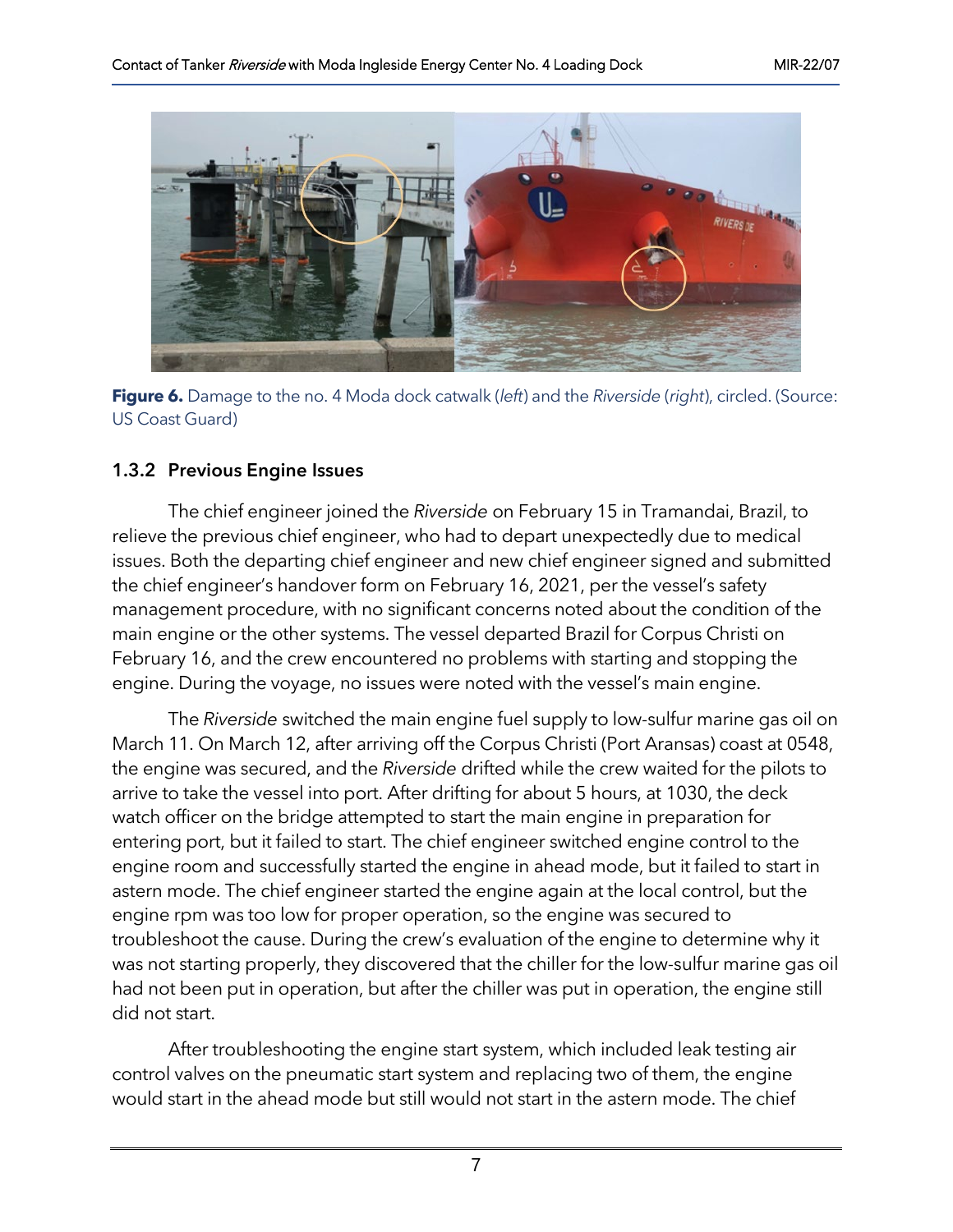engineer contacted the operating company for advice. The company's technician recommended to the chief engineer that the fuel rack position be increased in order to introduce more fuel to start the engine. However, the chief engineer decided it would be more effective to engage the limit cancel mode on fuel injection (a procedure not included in the engine's instruction manual), which allowed 10% more fuel at engine start. At 1555, when the chief engineer made the adjustment to the limit cancel mode, the engine started ahead and was successfully switched between ahead and astern modes. The chief engineer told investigators that no additional evaluation was conducted. The vessel picked up the pilots at 1630 and proceeded to the EPIC Marine Terminal in Corpus Christi Inner Harbor. During the transit, the engine was stopped and started twice, once in astern mode and once in ahead mode—with the limit cancel mode engaged—as the vessel maneuvered in the channel and docked with no incident.

Since the company did not consider this a marine casualty or a long-term issue, neither the pilots nor the US Coast Guard were notified that the *Riverside* had operational problems with the main engine. Because they believed the problem was resolved, the crew did not request the assistance of a diesel technician from the engine manufacturer.

#### 1.3.3 Main Engine Air Start System Evaluation

Following the contact with the no. 4 Moda dock, the Coast Guard detained the *Riverside* to prevent the vessel from departing US waters until the cause of the engine failure was identified and corrected. Two MAN-certified diesel engine technicians (technician 1 and technician 2) attended the *Riverside* to determine why the vessel's 6-cylinder main engine failed to start.

The main engine used a 435-psi (30-bar) pneumatic system for starting in both the ahead and astern directions. It also used a 100-psi (7-bar) control air system to maintain its operation. During a main engine starting air system evaluation, technician 1 determined that the piston slide valve on the no. 6 starting air actuator within the starting air distributor was sticking, which prevented the 7-bar pneumatic signal (pilot air) from opening the no. 6 cylinder air valve. When the actuator and housing were removed, the technician found hardened grease and dirt within the actuator, which he concluded prevented the actuator from moving properly.

The distributor directed 30-bar starting air via a pilot line (pilot air) to each of the cylinder's starting air valves to open and close them. When open, the start air valves admitted a large volume of 30-bar starting air into the cylinder. The distributor timed the delivery of pilot air to cylinders' start air valves to correspond to the engine's firing order—beginning rotation in the ahead or astern direction until combustion began. The technician told investigators that the buildup on the actuator may have been a result of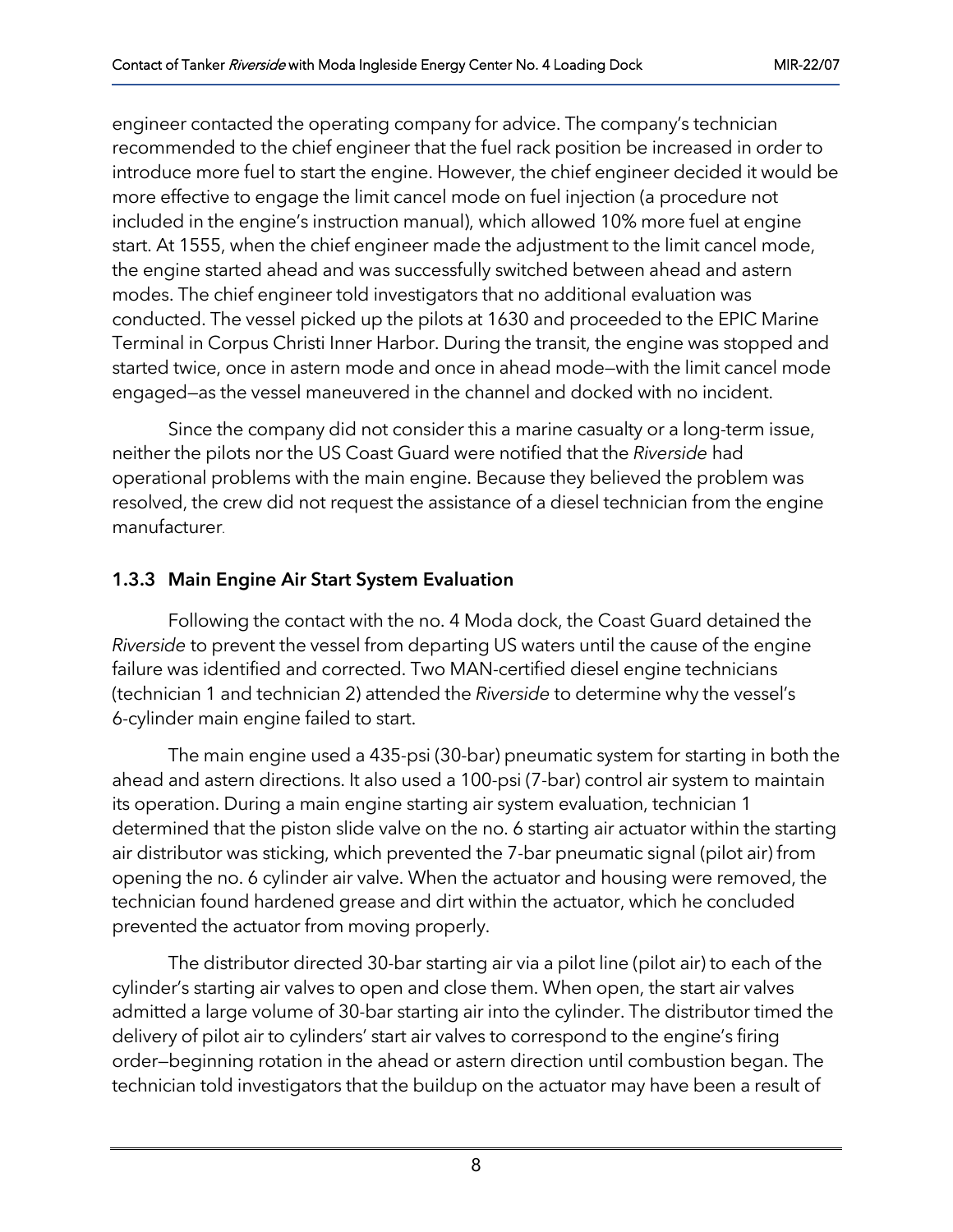moisture accumulation within the start air tanks and piping system due to insufficient draining of the system on a routine schedule. After the actuator was cleaned, the technicians tested the engine and started it in both in the ahead and the astern modes from the bridge, the engine control room, and locally at the main engine with no further issues.

The chief engineer told investigators that when the vessel departed the EPIC dock and the engine failed to start before the casualty, the engine was still in the limit cancel mode. Technicians 1 and 2 both told investigators that the engagement of the limit cancel mode, which added 10% more fuel to the piston, had no impact on the engine's ability to start. Technician 1 explained to investigators that the unpredictability of the engine to start both in the ahead and astern modes may have been a result of the engine position when it stopped and whether the no. 6 actuator was needed to restart the engine. If the engine was stopped in a position where the no. 6 actuator was skipped, the engine would start (as other cylinder actuators allowed pilot air to open main start valves); however, if the actuator was required to start the engine, the engine had a higher failure-to-start potential.

The chief engineer's written standing orders required daily draining of the control air and air start systems during engine room rounds. The purpose of the routine draining from the compressed air systems at all the draining points, including air reservoir, piping system, and compressor outlet, was to remove water and oil residues from the pneumatic system.



**Figure 7.** The main engine's starting air distributor containing the no. 6 starting air actuator valve. (Source: Thome Ship Management)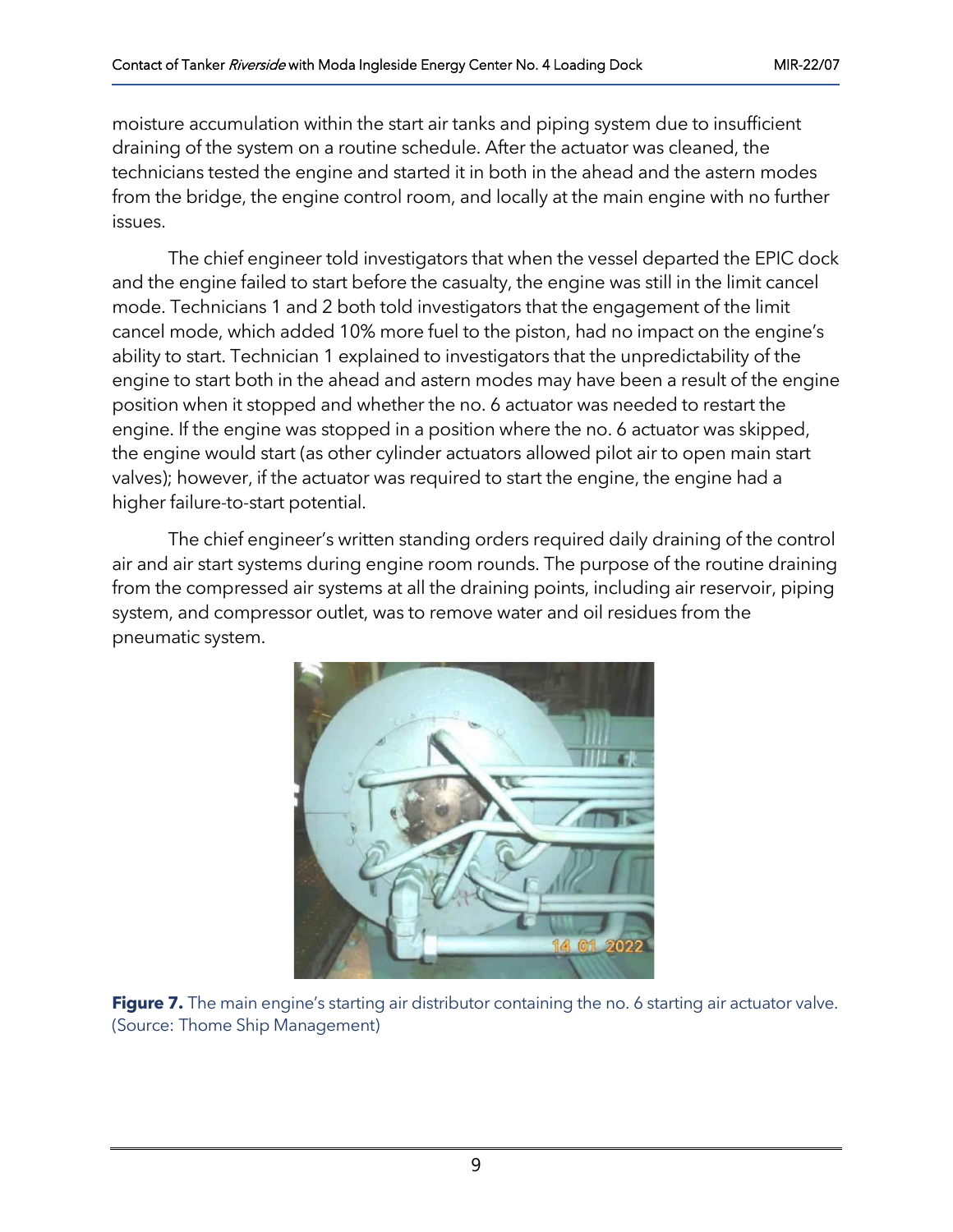#### 1.3.4 Main Engine System Evaluation

During the evaluation of all systems related to the main engine, technician 2 identified minor issues with the fuel system pumps, which showed signs of wear and would eventually need to be replaced. Additionally, the technicians found leaking air control valves that required maintenance while the technicians were on board to return them to their proper operational status. Although these deficiencies needed to be addressed, the technicians did not indicate that they contributed to the main engine's failure to reliably start.



**Figure 8.** The top of the *Riverside* main engine. (Source: Coast Guard)

The Coast Guard also required an external port state control audit of the vessel's safety management system by the classification society. The classification society issued two non-conformities for the vessel's safety management system for the main engine: 1) the company should establish procedures to ensure that the vessel is maintained in conformity with the provisions of the relevant rules and regulations and with any additional requirements which may be established by the company, and 2) in meeting these requirements, the company should ensure that inspections are held at appropriate intervals.

#### 1.3.5 Related Casualty

The NTSB investigated a previous casualty caused by a main engine start failure. In 2014, the bulk carrier *Anna Smile* experienced problems with the starting system of a similar MAN B&W main engine while maneuvering during docking operations and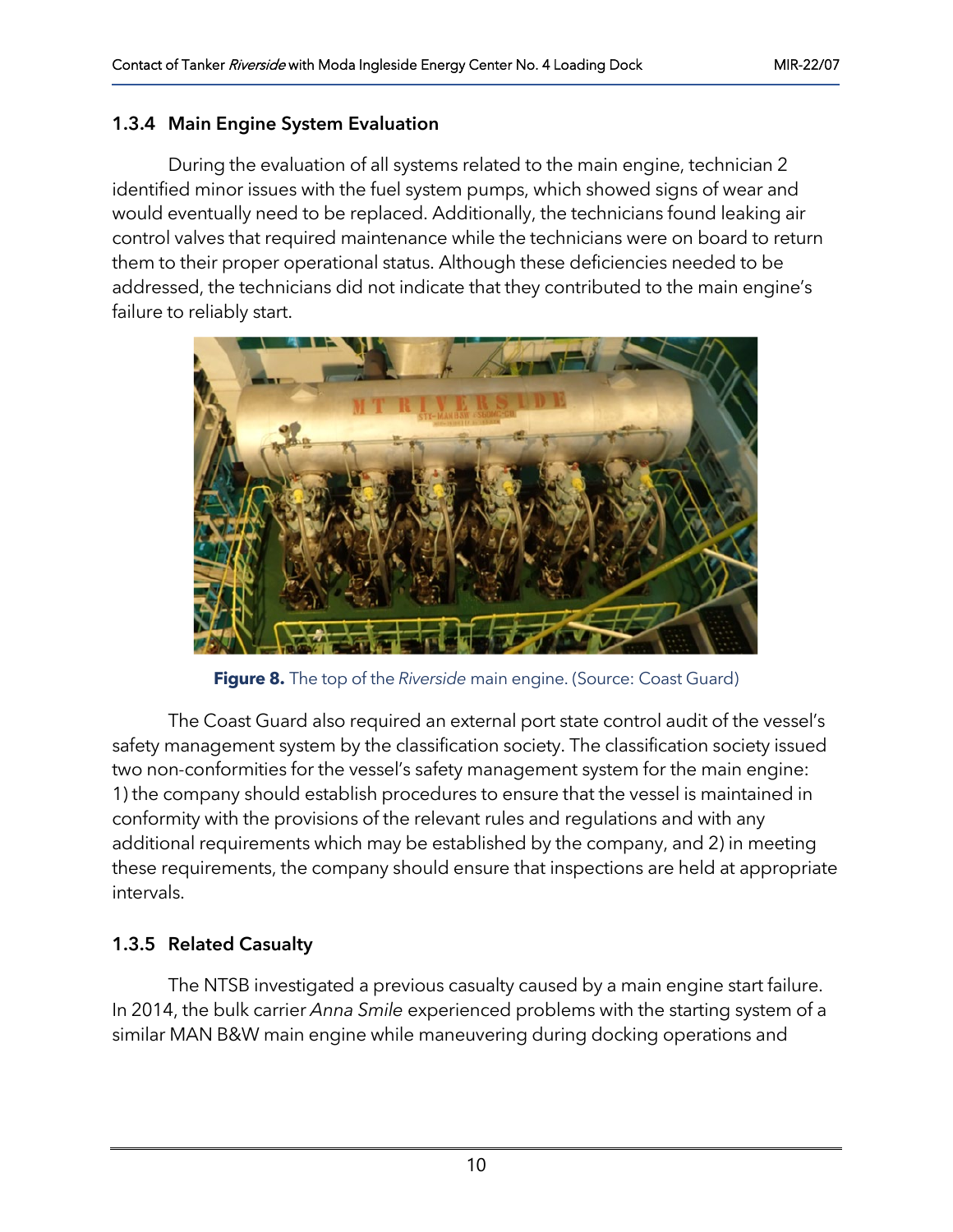contacted the Louis Dreyfus Grain Elevator in Houston, Texas.[2](#page-10-0) Following the casualty, excessive moisture was found in the control air system, which prevented the pneumatic changeover valves from functioning properly. The casualty caused an estimated \$2.5 million in damage to the grain elevator and its foundation.

# 2. Analysis

The engine's failure to reliably start was discovered before the *Riverside* entered the port of Corpus Christi, while the vessel was waiting for pilots offshore. The vessel's chief engineer and the operating company technician evaluated the engine to determine the problem, and, after about 5 hours, the engine started when the chief engineer engaged the limit cancel mode for fuel, allowing 10% more fuel into each piston. While the engine started successfully, both ahead and astern, the cause of the engine start failure was not properly identified or corrected, leaving the engine unreliable to respond to the maneuvering demands generally encountered while transiting within a commercial port. According to technicians from the engine's manufacturer, the engagement of the limit cancel mode had no effect on the starting of the engine.

Technicians identified that the cause of the main engine start failures was the inability of the no. 6 actuator to initiate piston rotation due to hardened grease and dirt, preventing proper movement. Following the casualty, technicians discovered other problems within several main engine systems, including the fuel pumps, the control air drying system and start air system, and numerous pneumatic air control valves.

The technicians told investigators that the engine start system failed because the vessel's engineers did not clear moisture from the start air system by draining the air tanks on a routine basis. The chief engineer's written standing orders required daily draining during machinery space rounds. However, based on the technicians' assessments, it appears this routine maintenance was not regularly performed. Over time (and before the vessel arrived in Corpus Christi), this allowed hardened grease to build up in the actuator.

The chief engineer stopped evaluating the engine start failure 3 days before the casualty, on March 12, after engaging the limit cancel mode on the fuel, concluding at the time that the issue was addressed. However, engaging the limit cancel mode was not recommended by the MAN diesel operating manual as a method to start the engine, and, as stated by the diesel technicians, did not have any impact on the starting of the

<span id="page-10-0"></span><sup>2</sup> *Allision of Bulk Carrier* Anna Smile *with Louis Dreyfus Grain Elevator*, Marine Accident Brief [NTSB/MAB-15/08.](https://www.ntsb.gov/investigations/AccidentReports/Reports/MAB1508.pdf) Washington, DC: NTSB.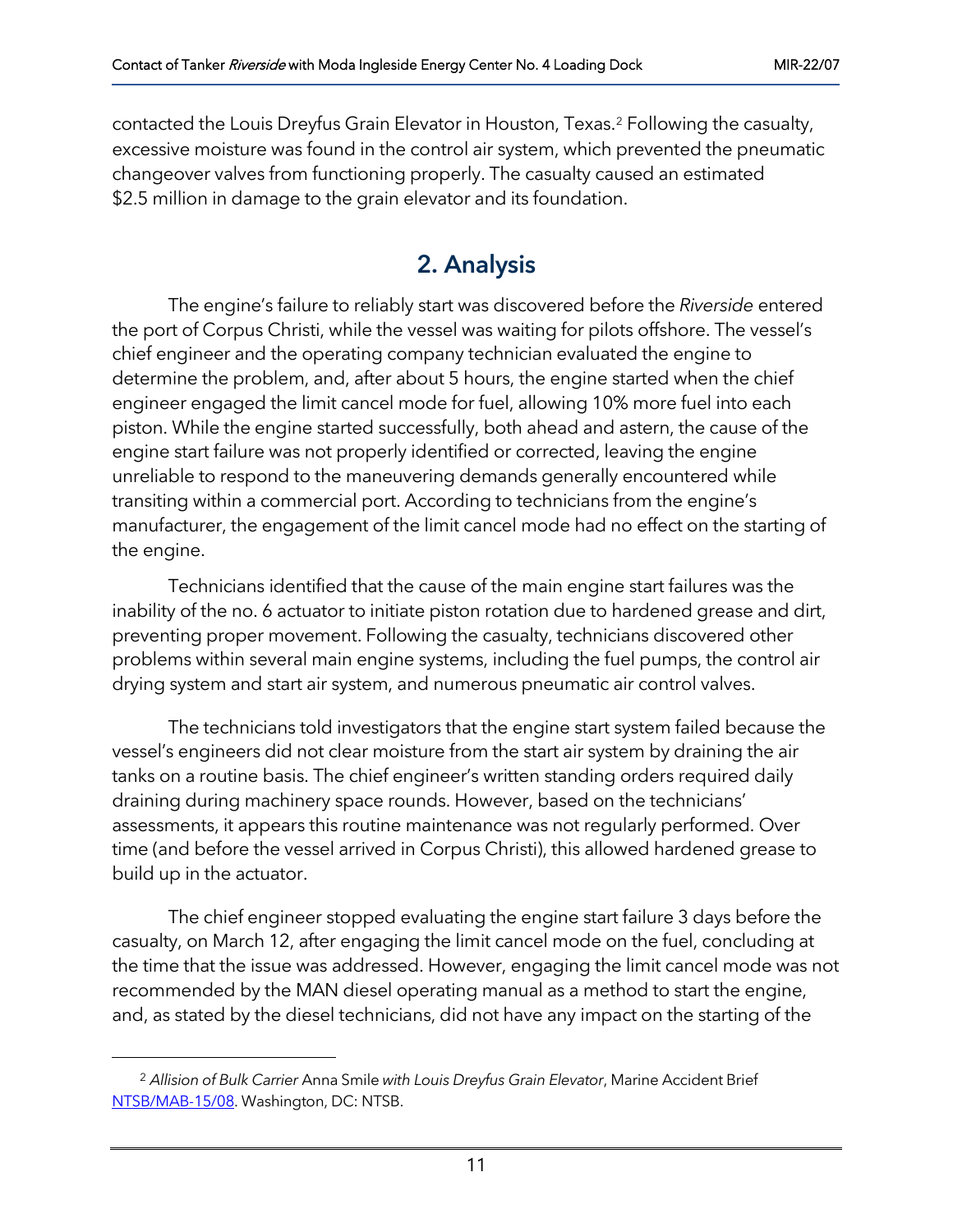engine. The fact that the chief engineer left the limit cancel mode engaged—an abnormal operating condition—should have indicated that there was still an unresolved issue with starting the main engine. Had the chief engineer or the company technical representative decided to further inspect the engine or request an inspection by a diesel engine technician before the *Riverside* entered port, or alongside the berth before departing, the buildup on the starting air valve would have likely been identified and corrected.

# 3. Conclusions

# 3.1 Probable Cause

The National Transportation Safety Board determines that the probable cause of the contact of the tanker *Riverside* with the Moda Ingleside Energy Center no. 4 loading dock was the ineffective evaluation and incorrect solution for a main engine start issue by the company and shipboard engineers, overlooking the fouling of the main engine's no. 6 air start actuator valve within the starting air distributor. Contributing to the casualty was the presence of moisture in and lack of routine drainage of the air start system, which allowed the buildup of hardened grease within the air start actuator valve.

## 3.2 Lesson Learned: Evaluation of Engine Start Issues

On vessels with slow-speed diesel propulsion engines, starting and stopping main engines is a critical function for effective maneuverability. The NTSB has investigated multiple casualties involving slow-speed engine pneumatic starting and control systems and, in particular, air actuating valves within the systems. Vessel operators should ensure their crews are equipped with the resources and training to execute timely and thorough maintenance and repair on engines. If the root cause of an engine operating issue cannot be determined, it is critical for a chief engineer and vessel owner/operator to have a diesel technician further evaluate and determine the cause of the malfunction. Vessel reliability is dependent on the complete resolution of equipment malfunctions and abnormalities when they occur.